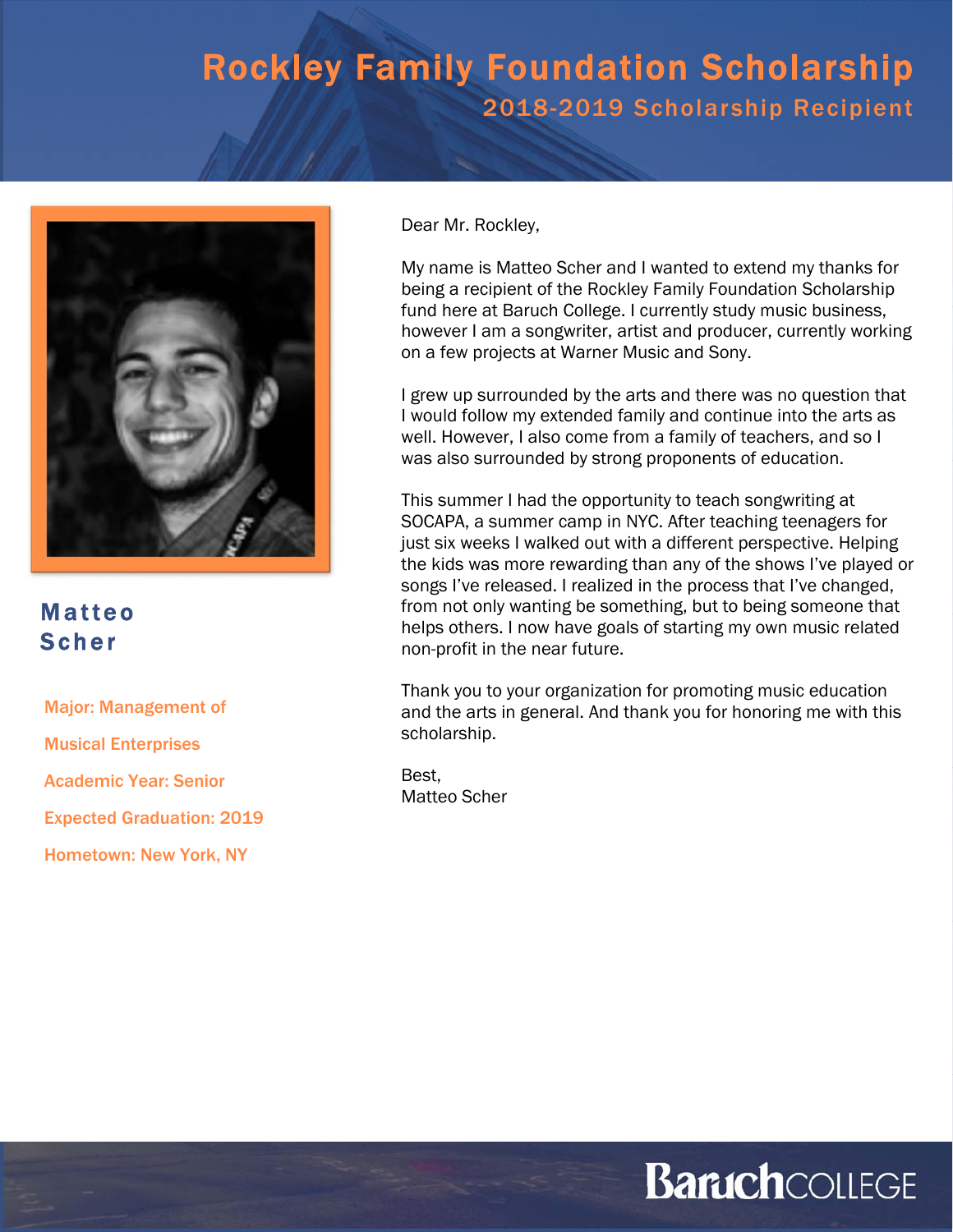

### Laina Tzanides

Major: Psychology and Music Academic Year: Senior Expected Graduation: 2019 Hometown: Brooklyn, NY

Dear Mr. Rockley,

My name is Laina Tzanides and I am a recipient of the Rockley Family Foundation Scholarship. I want to personally take the time to thank you for this honor. The funds I have received from this scholarship have permitted me to chase my academic dreams.

I am currently a senior at Baruch College. I will be graduating in May of 2019 with a double major in psychology and music with a concentration in management of musical enterprises, and a minor in Spanish.

During my time at Baruch, I also took advantage of the student life opportunities available to students. I am a member of Phi Eta Sigma, a freshman honors society, and I am most notably a member of Blue Notes, Baruch College's co-ed a cappella group. I became the Vice President of the club during the second semester of my freshman year. I was President my sophomore year, and the music director during my junior year. As a senior, I have assumed the role of senior advisor, and I work alongside the new executive board of the club to ensure a smooth transition of responsibilities. I have learned a lot from my time with Blue Notes and my overall presence and involvement in student life affairs at Baruch College. I have gained priceless experience and knowledge regarding what it means to be a leader as well as the importance of teamwork. I have grown so much at Baruch, and it is thanks to families like yours whose generous donations allow students like me to be able to reach for the stars.

As I conclude my undergraduate career, I look forward to getting involved in the music industry. While my heart lies with music, I would love to one day be able to go back to graduate school to earn a post graduate degree in cognitive neuroscience or neuropsychology.

This scholarship has greatly opened my horizon of opportunity. In additional to my career goals, a personal goal I have is to one day be able to donate money to students as your family has done for me. I would love to be able to give a student the freedom which I have been so privileged to receive.

Many thanks, Laina Tzanides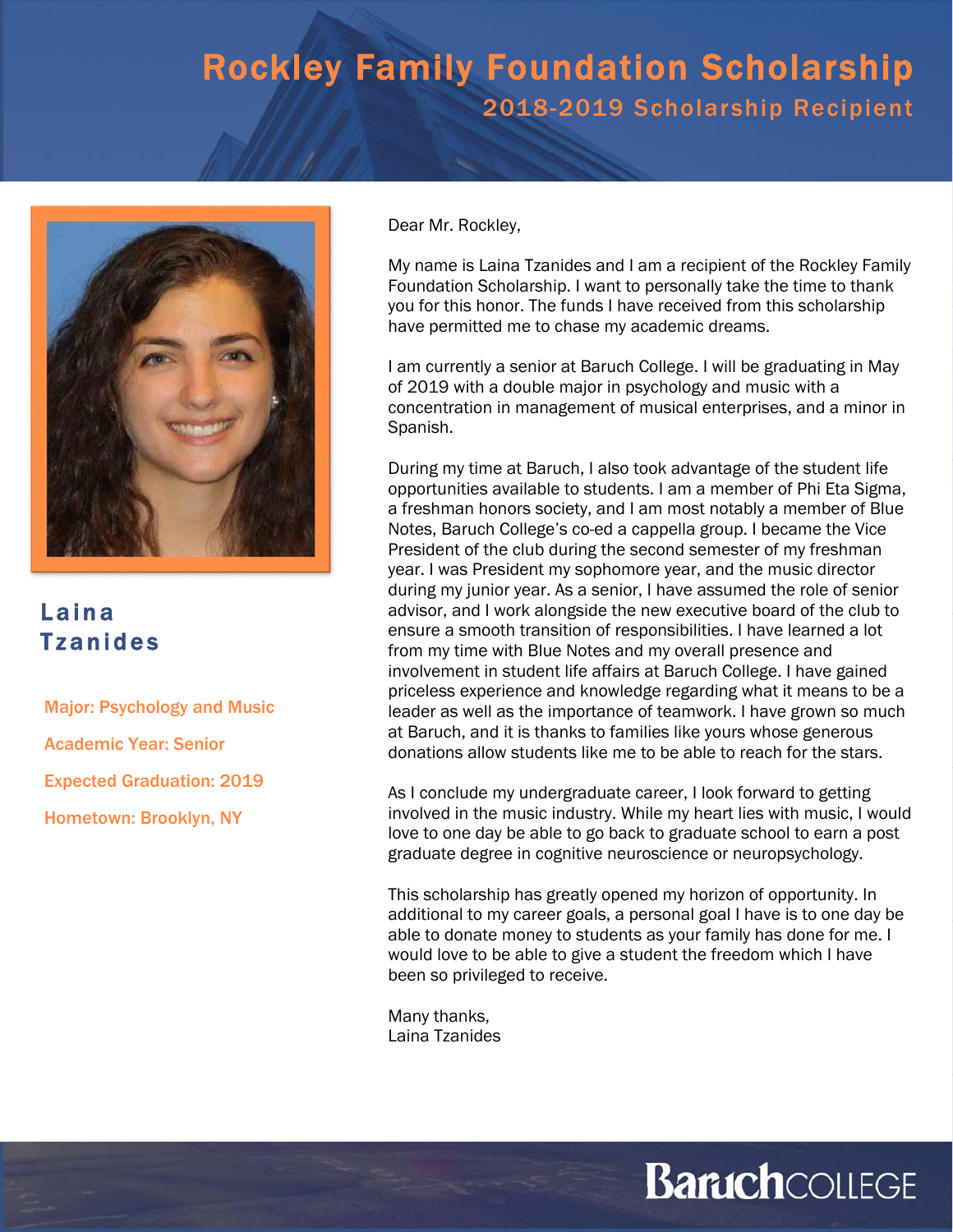

#### Macy Noyes

Major: Management of Musical Enterprises Academic Year: Junior Expected Graduation: 2019 Hometown: Forest Hills, NY

Dear Mr. Rockley,

My name is Macy Noyes and I am one of this year's recipients of the Rockley Family Foundation Scholarship. I study management of musical enterprises at Baruch and am expecting to graduate in December of 2019. I am very grateful to be awarded this scholarship.

I grew up in Beacon, NY and always knew I wanted to study music in New York City. I have loved music my whole life, but wasn't interested in being a musician. Baruch was the only sensible choice, given that it allows me to study both music and business in a way that makes sense for me. Baruch has given me all the classes and tools I need to succeed in New York's music business scene. Last semester I completed a semesterlong internship for Sony Music Entertainment. This opportunity allowed me to use what I learned at Baruch and apply it directly to the work I was doing at the office. I have also been lucky enough to have classes with professors and peers that have given me nothing but support during my time at Baruch.

Again, thank you so much for such a generous scholarship. This contribution has allowed me to continue to learn about what I love so I can eventually make a difference in the music industry. Without this scholarship, I wouldn't have been able to take on the internship opportunities that I had. It has instilled me with faith that no matter where I am or what I am reaching to accomplish, I am always being looked after and supported.

Best Regards, Macy Noyes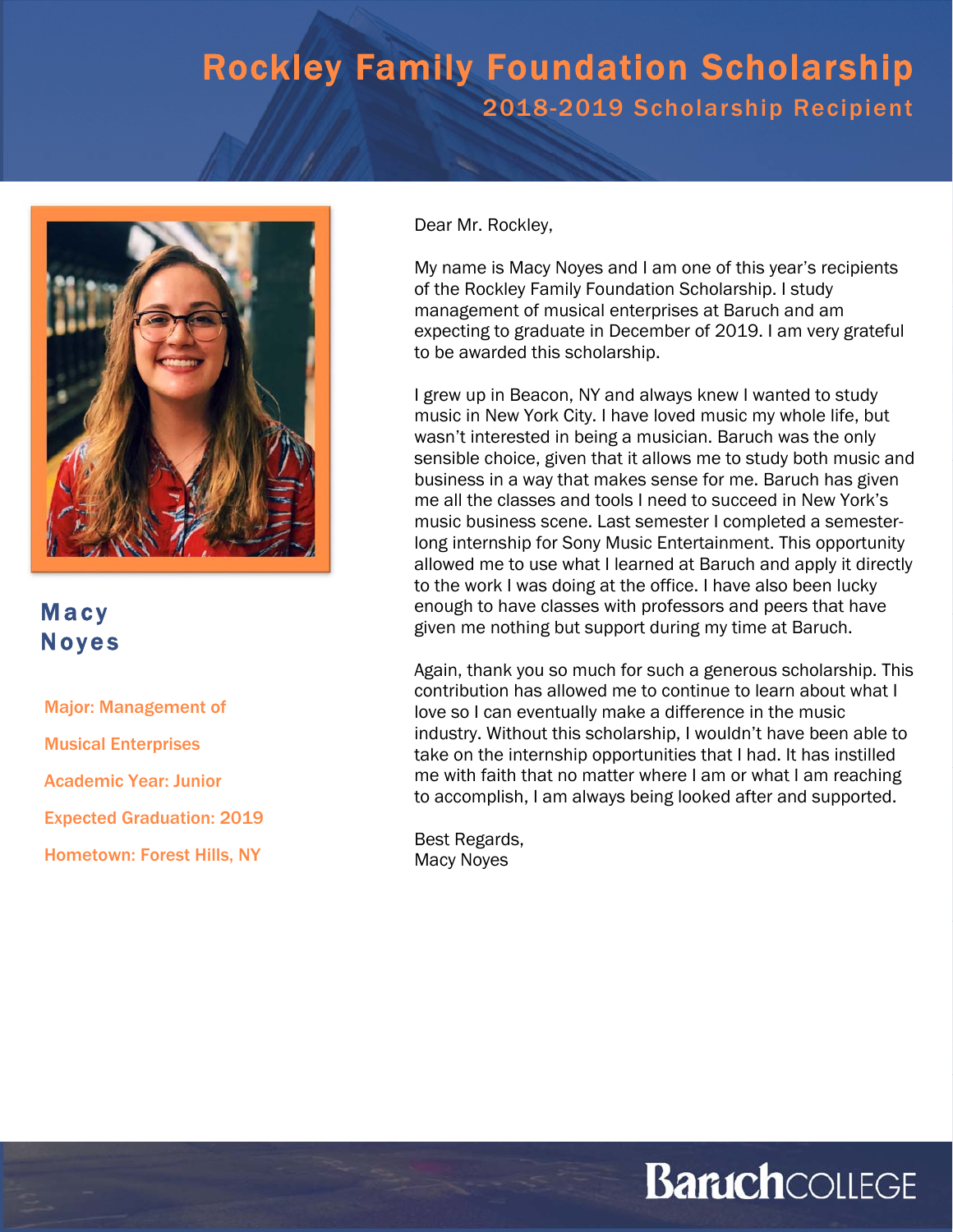

### Ilona Klosowska

Major: Management of

Musical Enterprises

Academic Year: Senior

Expected Graduation: 2020

Hometown: New York, NY

Dear Mr. Rockley,

Thank you for awarding me the Rockley Family Foundation Scholarship. For the past four years, I have been a student at Baruch College majoring in management of musical enterprises. As I enter my final year of study, I would like to express my deepest gratitude for your generosity. I am both delighted and honored to receive this award that allows me to pursue a higher education as well as take advantage of the countless opportunities Baruch offers.

Immigrating to the United States from a less economically successful country and encountering financial and academic challenges helped me realize the importance of education and the value of a college in the society. After many years of financial planning, I consider myself fortunate to be able to attend Baruch College that offers one of the finest programs in the country.

My study years have fostered my intellectual curiosity and creativity. I have gained enormous access to educational and social opportunities and have met inspiring professors who greatly impacted my life. Joining the Music Industry Club and staying in touch with fellow students have guided me to enriching knowledge and understanding of the major and the career I have chosen to pursue.

My plans at this stage are to gain expertise during my coming internship, complete a major in management of musical enterprises, and pursue a career in the entertainment industry.

Once again, thank you for your generous contribution to the Baruch community. By awarding me the Rockley Family Foundation Scholarship, you have lightened my financial burden and that allows me to focus more on studying and achieving my lifetime goal. Your generosity has inspired me! I hope one day I will be able to help others to achieve their goals just as you have helped me.

Best regards, Ilona Klosowska